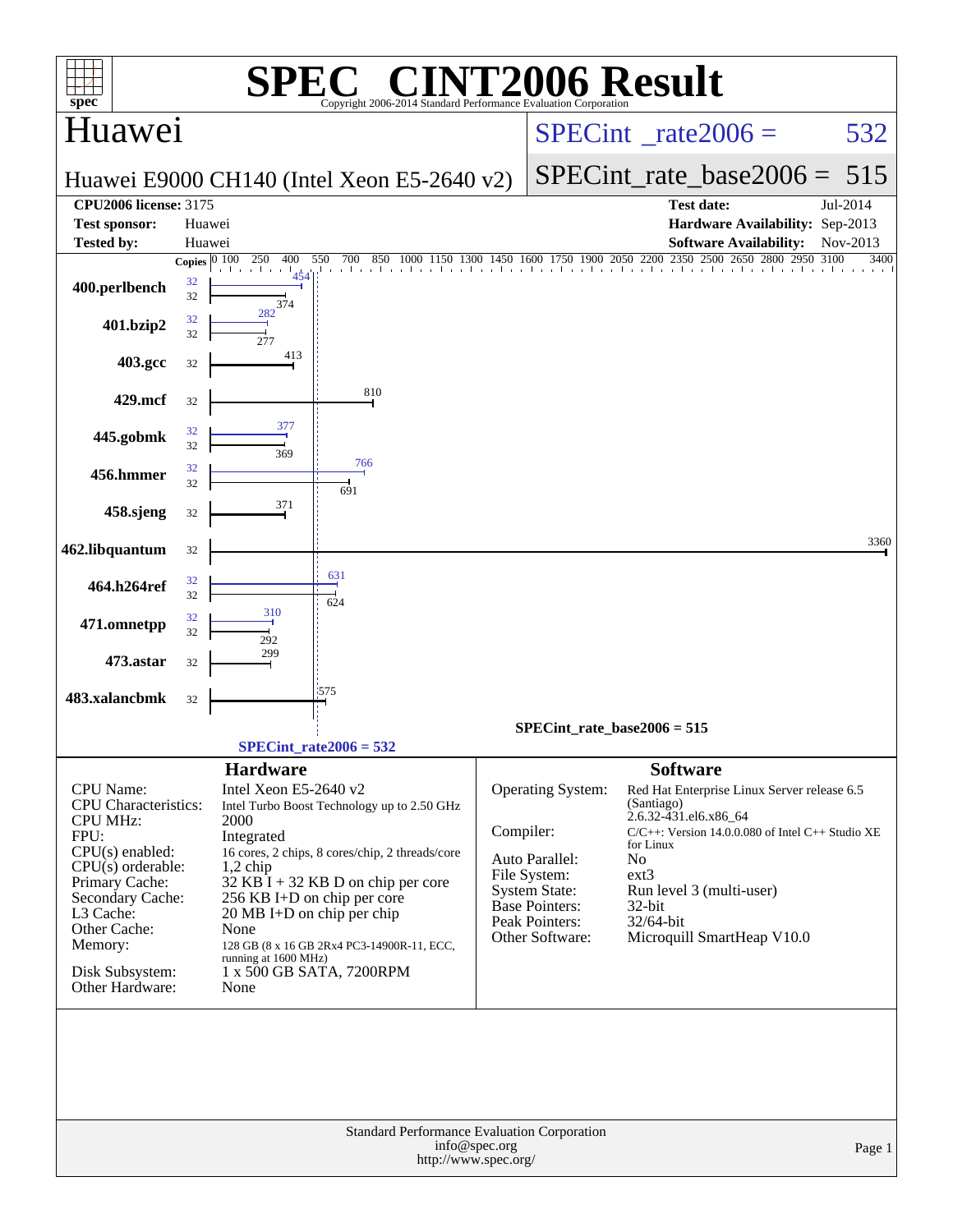

### Huawei

## SPECint rate $2006 = 532$

Huawei E9000 CH140 (Intel Xeon E5-2640 v2)

[SPECint\\_rate\\_base2006 =](http://www.spec.org/auto/cpu2006/Docs/result-fields.html#SPECintratebase2006) 515

**[CPU2006 license:](http://www.spec.org/auto/cpu2006/Docs/result-fields.html#CPU2006license)** 3175 **[Test date:](http://www.spec.org/auto/cpu2006/Docs/result-fields.html#Testdate)** Jul-2014

**[Test sponsor:](http://www.spec.org/auto/cpu2006/Docs/result-fields.html#Testsponsor)** Huawei **[Hardware Availability:](http://www.spec.org/auto/cpu2006/Docs/result-fields.html#HardwareAvailability)** Sep-2013 **[Tested by:](http://www.spec.org/auto/cpu2006/Docs/result-fields.html#Testedby)** Huawei **[Software Availability:](http://www.spec.org/auto/cpu2006/Docs/result-fields.html#SoftwareAvailability)** Nov-2013

#### **[Results Table](http://www.spec.org/auto/cpu2006/Docs/result-fields.html#ResultsTable)**

|                                                                                                          | <b>Base</b>   |                |       |                |            |                |       | <b>Peak</b>   |                |              |                |              |                |              |
|----------------------------------------------------------------------------------------------------------|---------------|----------------|-------|----------------|------------|----------------|-------|---------------|----------------|--------------|----------------|--------------|----------------|--------------|
| <b>Benchmark</b>                                                                                         | <b>Copies</b> | <b>Seconds</b> | Ratio | <b>Seconds</b> | Ratio      | <b>Seconds</b> | Ratio | <b>Copies</b> | <b>Seconds</b> | <b>Ratio</b> | <b>Seconds</b> | <b>Ratio</b> | <b>Seconds</b> | <b>Ratio</b> |
| 400.perlbench                                                                                            | 32            | 836            | 374   | 838            | 373I       | 834            | 375   | 32            | 689            | 454          | 688            | 454          | 691            | 452          |
| 401.bzip2                                                                                                | 32            | 1117           | 277   | 1116           | 277        | 1117           | 276   | 32            | 1092           | 283          | 1094           | 282          | 1095           | 282          |
| $403.\text{gcc}$                                                                                         | 32            | 621            | 415   | 623            | 413        | 625            | 412   | 32            | 621            | 415          | 623            | 413          | 625            | 412          |
| $429$ .mcf                                                                                               | 32            | 361            | 809   | 360            | <b>810</b> | 360            | 811   | 32            | 361            | 809          | 360            | 810          | 360            | 811          |
| $445$ .gobmk                                                                                             | 32            | 907            | 370   | 910            | 369        | 909            | 369   | 32            | 891            | 377          | 882            | 381          | 891            | 377          |
| 456.hmmer                                                                                                | 32            | 432            | 691   | 431            | 693        | 432            | 691   | 32            | 390            | 765          | 390            | 766          | 389            | 767          |
| $458$ .sjeng                                                                                             | 32            | 1051           | 368   | 1041           | 372        | 1045           | 371   | 32            | 1051           | 368          | 1041           | 372          | 1045           | 371          |
| 462.libquantum                                                                                           | 32            | 197            | 3370  | 197            | 3360       | 197            | 3360  | 32            | 197            | 3370         | 197            | 3360         | 197            | 3360         |
| 464.h264ref                                                                                              | 32            | 1135           | 624   | 1134           | 624        | 1133           | 625   | 32            | 1123           | 631          | 1120           | 632          | 1123           | 631          |
| 471.omnetpp                                                                                              | 32            | 687            | 291   | 685            | 292        | 685            | 292   | 32            | 645            | 310          | 644            | 311          | 646            | 310          |
| $473$ . astar                                                                                            | 32            | 750            | 300   | 751            | 299        | 751            | 299   | 32            | 750            | 300          | 751            | 299          | 751            | <u>299</u>   |
| 483.xalancbmk                                                                                            | 32            | 383            | 576   | 385            | 574        | 384            | 575   | 32            | 383            | 576          | 385            | 574          | 384            | 575          |
| Results appear in the order in which they were run. Bold underlined text indicates a median measurement. |               |                |       |                |            |                |       |               |                |              |                |              |                |              |

#### **[Submit Notes](http://www.spec.org/auto/cpu2006/Docs/result-fields.html#SubmitNotes)**

 The numactl mechanism was used to bind copies to processors. The config file option 'submit' was used to generate numactl commands to bind each copy to a specific processor. For details, please see the config file.

#### **[Operating System Notes](http://www.spec.org/auto/cpu2006/Docs/result-fields.html#OperatingSystemNotes)**

Stack size set to unlimited using "ulimit -s unlimited"

#### **[Platform Notes](http://www.spec.org/auto/cpu2006/Docs/result-fields.html#PlatformNotes)**

 BIOS configuration: Set Power Efficiency Mode to Custom Baseboard Management Controller used to adjust the fan speed to 100% Sysinfo program /spec/config/sysinfo.rev6818 \$Rev: 6818 \$ \$Date:: 2012-07-17 #\$ e86d102572650a6e4d596a3cee98f191 running on localhost Fri Jul 18 11:59:51 2014 This section contains SUT (System Under Test) info as seen by some common utilities. To remove or add to this section, see: <http://www.spec.org/cpu2006/Docs/config.html#sysinfo> From /proc/cpuinfo model name : Intel(R) Xeon(R) CPU E5-2640 v2 @ 2.00GHz 2 "physical id"s (chips) 32 "processors"

 cores, siblings (Caution: counting these is hw and system dependent. The following excerpts from /proc/cpuinfo might not be reliable. Use with Continued on next page

> Standard Performance Evaluation Corporation [info@spec.org](mailto:info@spec.org) <http://www.spec.org/>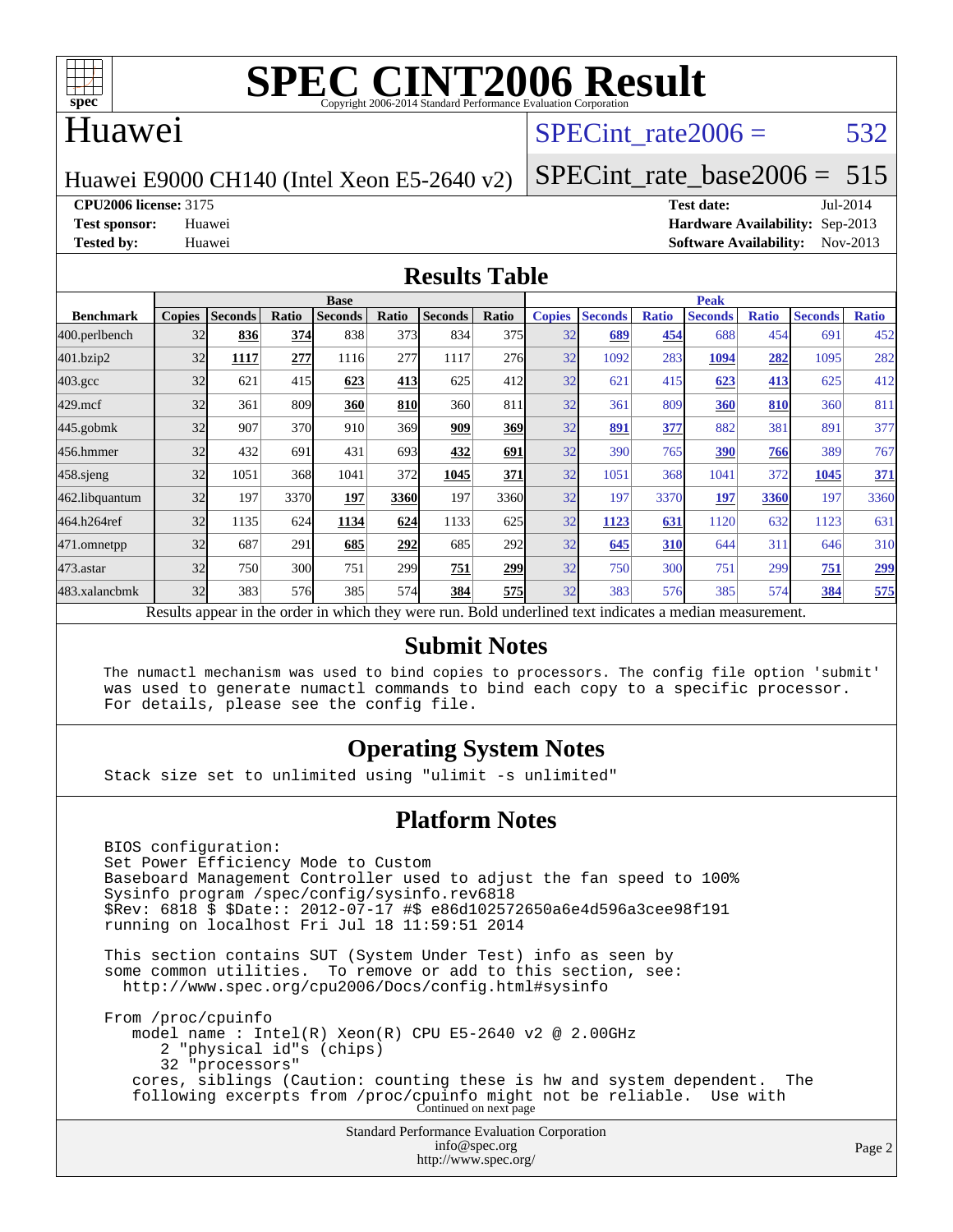

## Huawei

SPECint rate $2006 = 532$ 

[SPECint\\_rate\\_base2006 =](http://www.spec.org/auto/cpu2006/Docs/result-fields.html#SPECintratebase2006) 515

Huawei E9000 CH140 (Intel Xeon E5-2640 v2)

**[CPU2006 license:](http://www.spec.org/auto/cpu2006/Docs/result-fields.html#CPU2006license)** 3175 **[Test date:](http://www.spec.org/auto/cpu2006/Docs/result-fields.html#Testdate)** Jul-2014 **[Test sponsor:](http://www.spec.org/auto/cpu2006/Docs/result-fields.html#Testsponsor)** Huawei **[Hardware Availability:](http://www.spec.org/auto/cpu2006/Docs/result-fields.html#HardwareAvailability)** Sep-2013 **[Tested by:](http://www.spec.org/auto/cpu2006/Docs/result-fields.html#Testedby)** Huawei **[Software Availability:](http://www.spec.org/auto/cpu2006/Docs/result-fields.html#SoftwareAvailability)** Nov-2013

#### **[Platform Notes \(Continued\)](http://www.spec.org/auto/cpu2006/Docs/result-fields.html#PlatformNotes)**

 caution.) cpu cores : 8 siblings : 16 physical 0: cores 0 1 2 3 4 5 6 7 physical 1: cores 0 1 2 3 4 5 6 7 cache size : 20480 KB From /proc/meminfo MemTotal: 132114848 kB HugePages\_Total: 0<br>Hugepagesize: 2048 kB Hugepagesize: /usr/bin/lsb\_release -d Red Hat Enterprise Linux Server release 6.5 (Santiago) From /etc/\*release\* /etc/\*version\* redhat-release: Red Hat Enterprise Linux Server release 6.5 (Santiago) system-release: Red Hat Enterprise Linux Server release 6.5 (Santiago) system-release-cpe: cpe:/o:redhat:enterprise\_linux:6server:ga:server uname -a: Linux localhost 2.6.32-431.el6.x86\_64 #1 SMP Sun Nov 10 22:19:54 EST 2013 x86\_64 x86\_64 x86\_64 GNU/Linux run-level 3 Jul 18 11:18 SPEC is set to: /spec<br>Filesystem Type Filesystem Type Size Used Avail Use% Mounted on<br>
/dev/sda2 ext3 455G 204G 228G 48% / /dev/sda2 ext3 455G 204G 228G 48% / Additional information from dmidecode: BIOS Insyde Corp. OARYV385 02/20/2014 Memory: 8x Samsung M393B2G70BH0-CMA 16 GB 1600 MHz 2 rank (End of data from sysinfo program)

#### **[General Notes](http://www.spec.org/auto/cpu2006/Docs/result-fields.html#GeneralNotes)**

Environment variables set by runspec before the start of the run: LD LIBRARY PATH = "/spec/libs/32:/spec/libs/64:/spec/sh"

 Binaries compiled on a system with 1x Core i7-860 CPU + 8GB memory using RedHat EL 6.4 Transparent Huge Pages enabled with: echo always > /sys/kernel/mm/redhat\_transparent\_hugepage/enabled Filesystem page cache cleared with: echo 1> /proc/sys/vm/drop\_caches runspec command invoked through numactl i.e.: numactl --interleave=all runspec <etc>

> Standard Performance Evaluation Corporation [info@spec.org](mailto:info@spec.org) <http://www.spec.org/>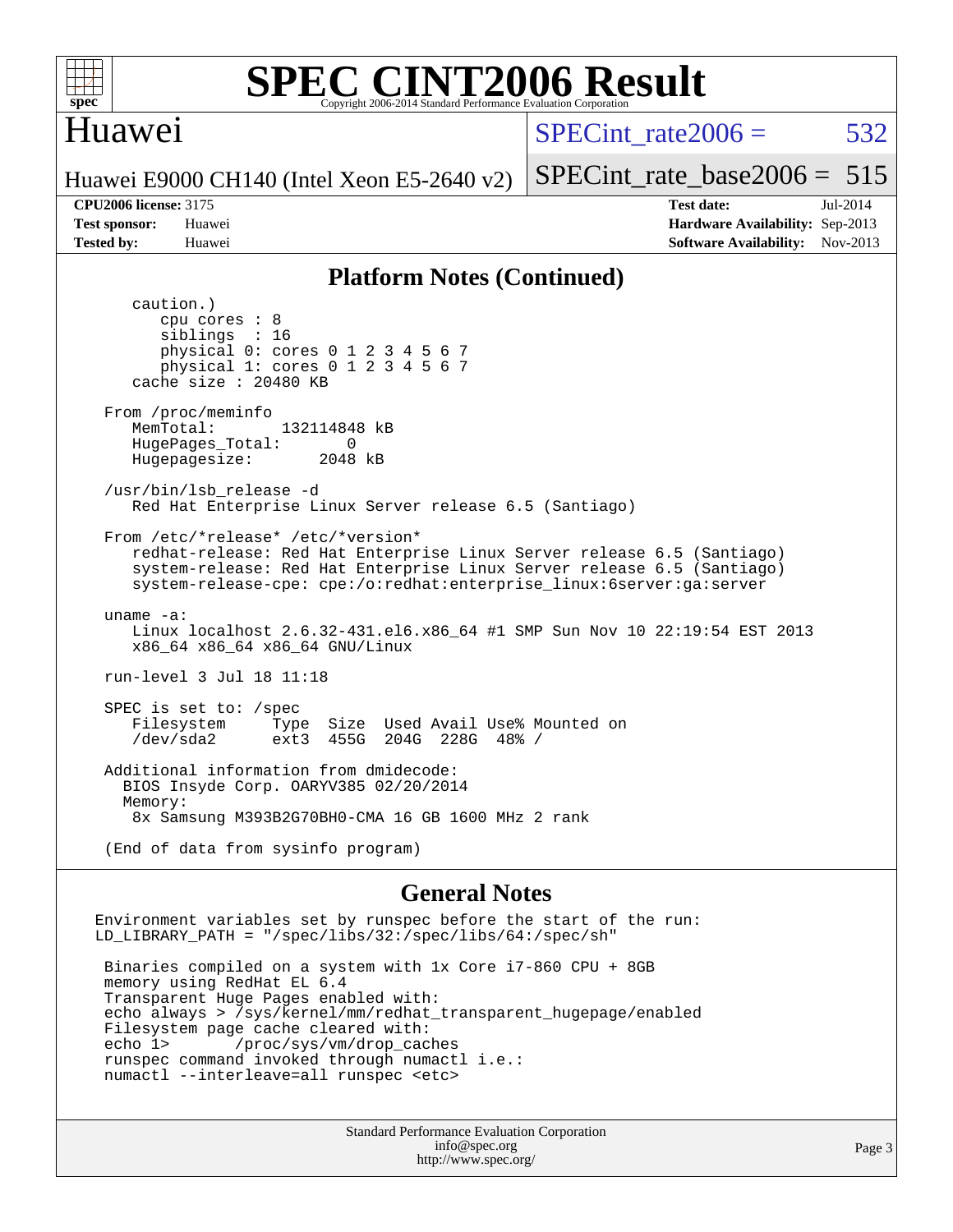

### Huawei

SPECint rate $2006 = 532$ 

[SPECint\\_rate\\_base2006 =](http://www.spec.org/auto/cpu2006/Docs/result-fields.html#SPECintratebase2006) 515

Huawei E9000 CH140 (Intel Xeon E5-2640 v2)

**[CPU2006 license:](http://www.spec.org/auto/cpu2006/Docs/result-fields.html#CPU2006license)** 3175 **[Test date:](http://www.spec.org/auto/cpu2006/Docs/result-fields.html#Testdate)** Jul-2014 **[Test sponsor:](http://www.spec.org/auto/cpu2006/Docs/result-fields.html#Testsponsor)** Huawei **[Hardware Availability:](http://www.spec.org/auto/cpu2006/Docs/result-fields.html#HardwareAvailability)** Sep-2013 **[Tested by:](http://www.spec.org/auto/cpu2006/Docs/result-fields.html#Testedby)** Huawei **[Software Availability:](http://www.spec.org/auto/cpu2006/Docs/result-fields.html#SoftwareAvailability)** Nov-2013

# **[Base Compiler Invocation](http://www.spec.org/auto/cpu2006/Docs/result-fields.html#BaseCompilerInvocation)**

[C benchmarks](http://www.spec.org/auto/cpu2006/Docs/result-fields.html#Cbenchmarks):  $\text{icc}$   $-\text{m32}$ 

[C++ benchmarks:](http://www.spec.org/auto/cpu2006/Docs/result-fields.html#CXXbenchmarks) [icpc -m32](http://www.spec.org/cpu2006/results/res2014q3/cpu2006-20140728-30647.flags.html#user_CXXbase_intel_icpc_4e5a5ef1a53fd332b3c49e69c3330699)

**[Base Portability Flags](http://www.spec.org/auto/cpu2006/Docs/result-fields.html#BasePortabilityFlags)**

 400.perlbench: [-DSPEC\\_CPU\\_LINUX\\_IA32](http://www.spec.org/cpu2006/results/res2014q3/cpu2006-20140728-30647.flags.html#b400.perlbench_baseCPORTABILITY_DSPEC_CPU_LINUX_IA32) 462.libquantum: [-DSPEC\\_CPU\\_LINUX](http://www.spec.org/cpu2006/results/res2014q3/cpu2006-20140728-30647.flags.html#b462.libquantum_baseCPORTABILITY_DSPEC_CPU_LINUX) 483.xalancbmk: [-DSPEC\\_CPU\\_LINUX](http://www.spec.org/cpu2006/results/res2014q3/cpu2006-20140728-30647.flags.html#b483.xalancbmk_baseCXXPORTABILITY_DSPEC_CPU_LINUX)

## **[Base Optimization Flags](http://www.spec.org/auto/cpu2006/Docs/result-fields.html#BaseOptimizationFlags)**

[C benchmarks](http://www.spec.org/auto/cpu2006/Docs/result-fields.html#Cbenchmarks):

[-xSSE4.2](http://www.spec.org/cpu2006/results/res2014q3/cpu2006-20140728-30647.flags.html#user_CCbase_f-xSSE42_f91528193cf0b216347adb8b939d4107) [-ipo](http://www.spec.org/cpu2006/results/res2014q3/cpu2006-20140728-30647.flags.html#user_CCbase_f-ipo) [-O3](http://www.spec.org/cpu2006/results/res2014q3/cpu2006-20140728-30647.flags.html#user_CCbase_f-O3) [-no-prec-div](http://www.spec.org/cpu2006/results/res2014q3/cpu2006-20140728-30647.flags.html#user_CCbase_f-no-prec-div) [-opt-prefetch](http://www.spec.org/cpu2006/results/res2014q3/cpu2006-20140728-30647.flags.html#user_CCbase_f-opt-prefetch) [-opt-mem-layout-trans=3](http://www.spec.org/cpu2006/results/res2014q3/cpu2006-20140728-30647.flags.html#user_CCbase_f-opt-mem-layout-trans_a7b82ad4bd7abf52556d4961a2ae94d5)

[C++ benchmarks:](http://www.spec.org/auto/cpu2006/Docs/result-fields.html#CXXbenchmarks)

[-xSSE4.2](http://www.spec.org/cpu2006/results/res2014q3/cpu2006-20140728-30647.flags.html#user_CXXbase_f-xSSE42_f91528193cf0b216347adb8b939d4107) [-ipo](http://www.spec.org/cpu2006/results/res2014q3/cpu2006-20140728-30647.flags.html#user_CXXbase_f-ipo) [-O3](http://www.spec.org/cpu2006/results/res2014q3/cpu2006-20140728-30647.flags.html#user_CXXbase_f-O3) [-no-prec-div](http://www.spec.org/cpu2006/results/res2014q3/cpu2006-20140728-30647.flags.html#user_CXXbase_f-no-prec-div) [-opt-prefetch](http://www.spec.org/cpu2006/results/res2014q3/cpu2006-20140728-30647.flags.html#user_CXXbase_f-opt-prefetch) [-opt-mem-layout-trans=3](http://www.spec.org/cpu2006/results/res2014q3/cpu2006-20140728-30647.flags.html#user_CXXbase_f-opt-mem-layout-trans_a7b82ad4bd7abf52556d4961a2ae94d5) [-Wl,-z,muldefs](http://www.spec.org/cpu2006/results/res2014q3/cpu2006-20140728-30647.flags.html#user_CXXbase_link_force_multiple1_74079c344b956b9658436fd1b6dd3a8a) [-L/sh -lsmartheap](http://www.spec.org/cpu2006/results/res2014q3/cpu2006-20140728-30647.flags.html#user_CXXbase_SmartHeap_32f6c82aa1ed9c52345d30cf6e4a0499)

### **[Base Other Flags](http://www.spec.org/auto/cpu2006/Docs/result-fields.html#BaseOtherFlags)**

[C benchmarks](http://www.spec.org/auto/cpu2006/Docs/result-fields.html#Cbenchmarks):

403.gcc: [-Dalloca=\\_alloca](http://www.spec.org/cpu2006/results/res2014q3/cpu2006-20140728-30647.flags.html#b403.gcc_baseEXTRA_CFLAGS_Dalloca_be3056838c12de2578596ca5467af7f3)

# **[Peak Compiler Invocation](http://www.spec.org/auto/cpu2006/Docs/result-fields.html#PeakCompilerInvocation)**

[C benchmarks \(except as noted below\)](http://www.spec.org/auto/cpu2006/Docs/result-fields.html#Cbenchmarksexceptasnotedbelow): [icc -m32](http://www.spec.org/cpu2006/results/res2014q3/cpu2006-20140728-30647.flags.html#user_CCpeak_intel_icc_5ff4a39e364c98233615fdd38438c6f2)

400.perlbench: [icc -m64](http://www.spec.org/cpu2006/results/res2014q3/cpu2006-20140728-30647.flags.html#user_peakCCLD400_perlbench_intel_icc_64bit_bda6cc9af1fdbb0edc3795bac97ada53)

401.bzip2: [icc -m64](http://www.spec.org/cpu2006/results/res2014q3/cpu2006-20140728-30647.flags.html#user_peakCCLD401_bzip2_intel_icc_64bit_bda6cc9af1fdbb0edc3795bac97ada53)

456.hmmer: [icc -m64](http://www.spec.org/cpu2006/results/res2014q3/cpu2006-20140728-30647.flags.html#user_peakCCLD456_hmmer_intel_icc_64bit_bda6cc9af1fdbb0edc3795bac97ada53)

[C++ benchmarks:](http://www.spec.org/auto/cpu2006/Docs/result-fields.html#CXXbenchmarks) [icpc -m32](http://www.spec.org/cpu2006/results/res2014q3/cpu2006-20140728-30647.flags.html#user_CXXpeak_intel_icpc_4e5a5ef1a53fd332b3c49e69c3330699)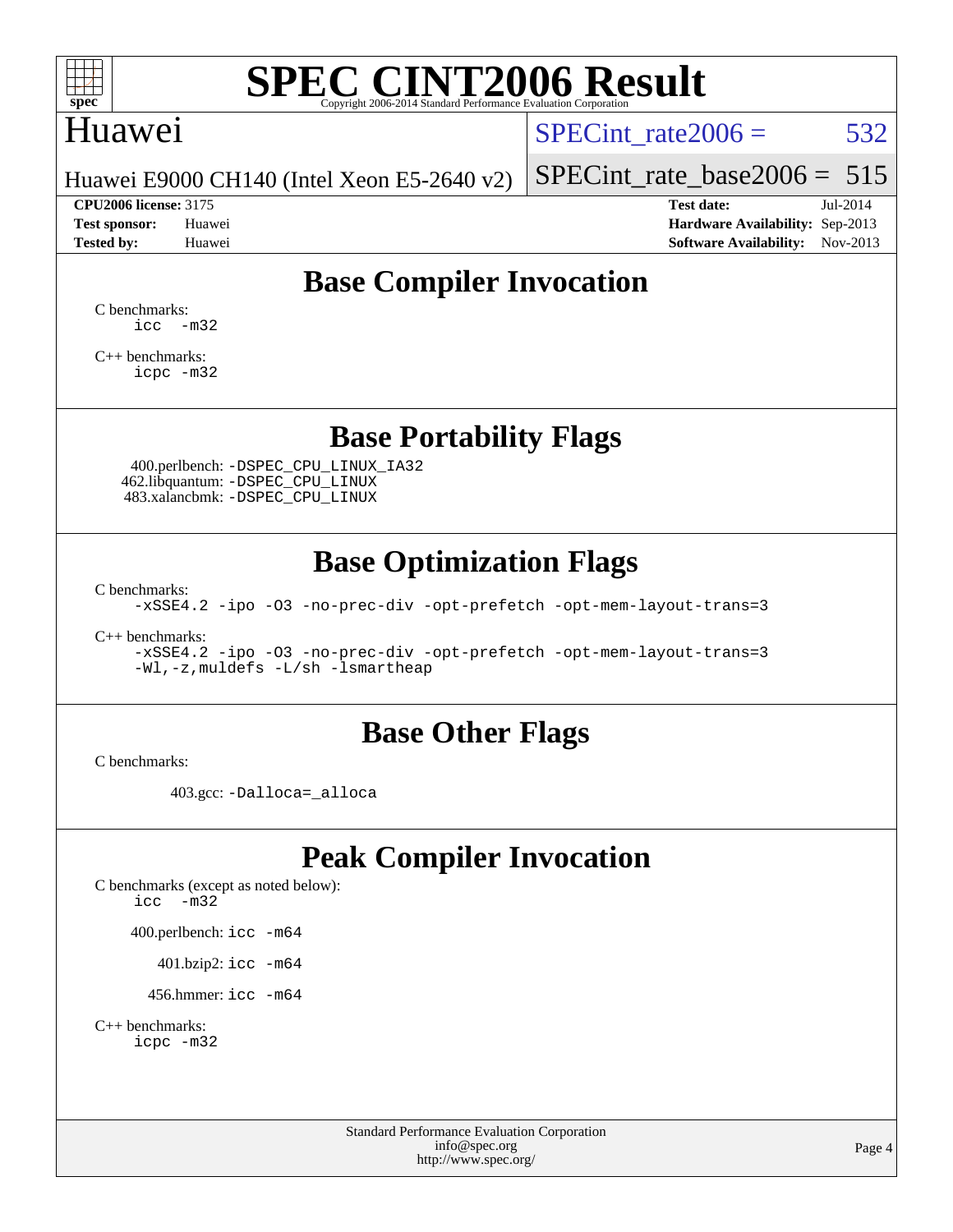

# Huawei

SPECint rate $2006 = 532$ 

Huawei E9000 CH140 (Intel Xeon E5-2640 v2)

[SPECint\\_rate\\_base2006 =](http://www.spec.org/auto/cpu2006/Docs/result-fields.html#SPECintratebase2006) 515

**[CPU2006 license:](http://www.spec.org/auto/cpu2006/Docs/result-fields.html#CPU2006license)** 3175 **[Test date:](http://www.spec.org/auto/cpu2006/Docs/result-fields.html#Testdate)** Jul-2014 **[Test sponsor:](http://www.spec.org/auto/cpu2006/Docs/result-fields.html#Testsponsor)** Huawei **[Hardware Availability:](http://www.spec.org/auto/cpu2006/Docs/result-fields.html#HardwareAvailability)** Sep-2013 **[Tested by:](http://www.spec.org/auto/cpu2006/Docs/result-fields.html#Testedby)** Huawei **[Software Availability:](http://www.spec.org/auto/cpu2006/Docs/result-fields.html#SoftwareAvailability)** Nov-2013

# **[Peak Portability Flags](http://www.spec.org/auto/cpu2006/Docs/result-fields.html#PeakPortabilityFlags)**

 400.perlbench: [-DSPEC\\_CPU\\_LP64](http://www.spec.org/cpu2006/results/res2014q3/cpu2006-20140728-30647.flags.html#b400.perlbench_peakCPORTABILITY_DSPEC_CPU_LP64) [-DSPEC\\_CPU\\_LINUX\\_X64](http://www.spec.org/cpu2006/results/res2014q3/cpu2006-20140728-30647.flags.html#b400.perlbench_peakCPORTABILITY_DSPEC_CPU_LINUX_X64) 401.bzip2: [-DSPEC\\_CPU\\_LP64](http://www.spec.org/cpu2006/results/res2014q3/cpu2006-20140728-30647.flags.html#suite_peakCPORTABILITY401_bzip2_DSPEC_CPU_LP64) 456.hmmer: [-DSPEC\\_CPU\\_LP64](http://www.spec.org/cpu2006/results/res2014q3/cpu2006-20140728-30647.flags.html#suite_peakCPORTABILITY456_hmmer_DSPEC_CPU_LP64) 462.libquantum: [-DSPEC\\_CPU\\_LINUX](http://www.spec.org/cpu2006/results/res2014q3/cpu2006-20140728-30647.flags.html#b462.libquantum_peakCPORTABILITY_DSPEC_CPU_LINUX) 483.xalancbmk: [-DSPEC\\_CPU\\_LINUX](http://www.spec.org/cpu2006/results/res2014q3/cpu2006-20140728-30647.flags.html#b483.xalancbmk_peakCXXPORTABILITY_DSPEC_CPU_LINUX)

# **[Peak Optimization Flags](http://www.spec.org/auto/cpu2006/Docs/result-fields.html#PeakOptimizationFlags)**

[C benchmarks](http://www.spec.org/auto/cpu2006/Docs/result-fields.html#Cbenchmarks):

```
 400.perlbench: -xSSE4.2(pass 2) -prof-gen(pass 1) -ipo(pass 2)
                -O3(pass 2) -no-prec-div(pass 2) -prof-use(pass 2)
                -auto-ilp32
        401.bzip2: -xSSE4.2(pass 2) -prof-gen(pass 1) -ipo(pass 2)
                -O3(pass 2) -no-prec-div(pass 2) -prof-use(pass 2)
                -opt-prefetch -auto-ilp32 -ansi-alias
         403.\text{gcc: basepeak} = yes
         429.mcf: basepeak = yes
       445.gobmk: -xSSE4.2(pass 2) -prof-gen(pass 1) -prof-use(pass 2)
                -ansi-alias -opt-mem-layout-trans=3
       456.hmmer: -xSSE4.2 -ipo -O3 -no-prec-div -unroll2 -auto-ilp32
         458.sjeng: basepeak = yes
    462.libquantum: basepeak = yes
      464.h264ref: -xSSE4. 2(pass 2)-prof-gen-ipo(pass 2)
                -O3(pass 2) -no-prec-div(pass 2) -prof-use(pass 2)
                -unroll2 -ansi-alias
C++ benchmarks: 
      471.omnetpp: -xSSE4.2(pass 2) -prof-gen(pass 1) -ipo(pass 2)
                -O3(pass 2) -no-prec-div(pass 2) -prof-use(pass 2)
                -ansi-alias -opt-ra-region-strategy=block -Wl,-z,muldefs
                -L/sh -lsmartheap
        473.astar: basepeak = yes
   483.xalanchmk: basepeak = yes
```